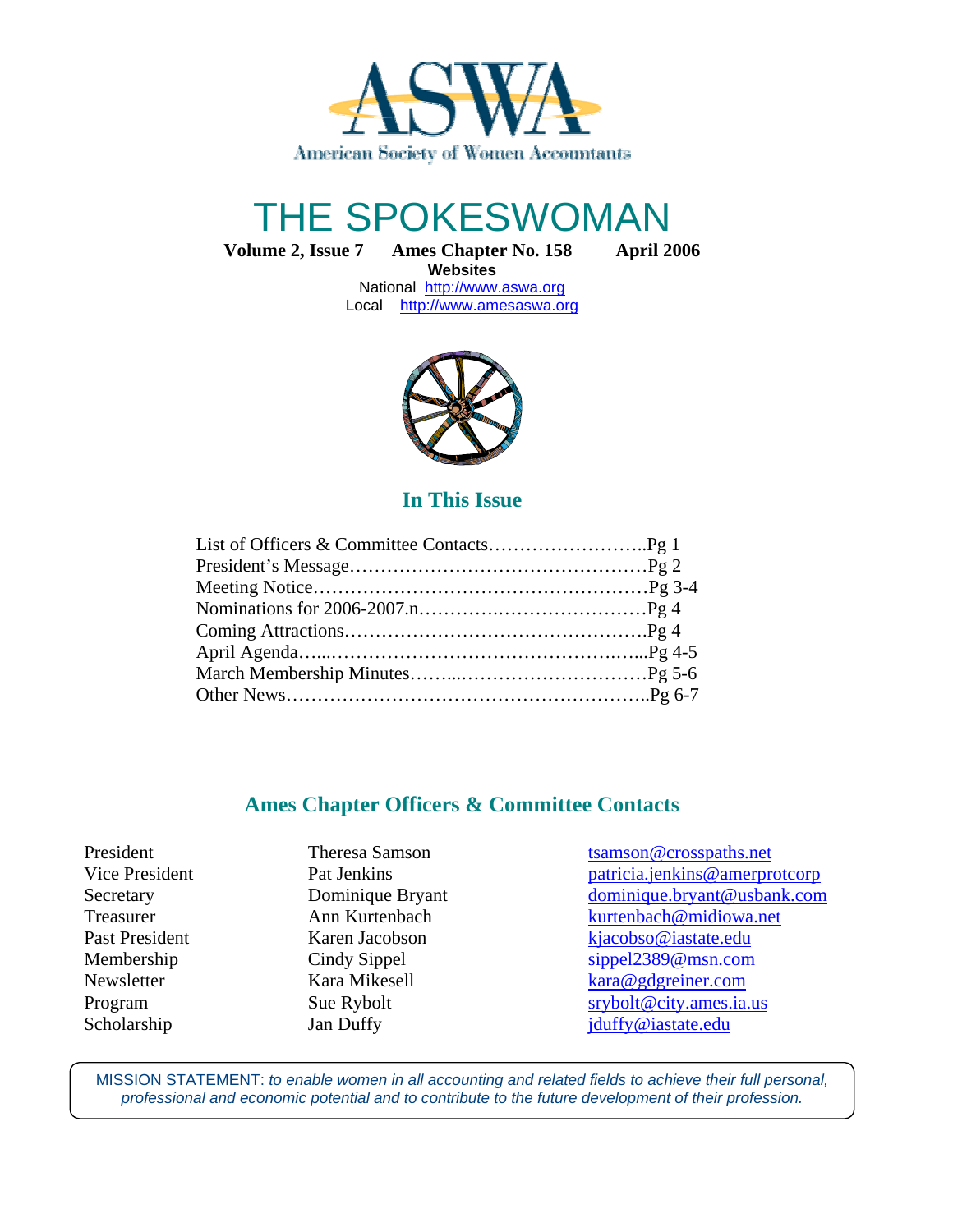

# **President's Message**

Spring finally seems to have arrived! The grass is "greening up" and although there is still a chill in the air, you can tell it is getting warmer every day.

Spring always makes me think about the ritual of spring cleaning, and not just in a literal sense. Along with the drive to clean out closets, wash windows and reorganize my kitchen cupboards, I also feel the need to reorganize my life. During the long months of winter I fall into some bad habits: eating too much, sleeping too much and not exercising enough. Spring gives me an extra boost of energy to get things in order before the rush of summer activity.

I've been thinking about our upcoming elections and what I want to get in order before the end of this year. I'm taking advantage of this little energy boost to document some things I want to pass along to my successor. I would encourage each officer to do the same. If anyone has suggestions for CPE or suggestions of any kind, please email me or the appropriate chairperson. Don't think you have to wait for the planning meeting in July!

I'm also thinking about the fact that there are only 3 more meetings this year. At the planning meeting last July we established a goal of retaining our then current membership numbers. To date we still have five members that have not renewed and no new members. We have talked about some good strategies for reaching our goal and I believe we are able to attain it. Please invite anyone you know who could benefit from joining to attend one of our meetings.

I hope to see you all on the  $19<sup>th</sup>$ !

Theresa

# **April 2006 Meeting Notice Wednesday, April 19, 2006**

Ames Chapter #158 of the American Society of Women Accountants

**Buford's Bunkhouse 2601 E 13th Street Ames, IA 50010** 

**Social/Meeting: 5:30 Program: 6:00 Dinner: 7:00** 

**Topic**: **Computer Technology-Wireless Opportunities & Pitfalls**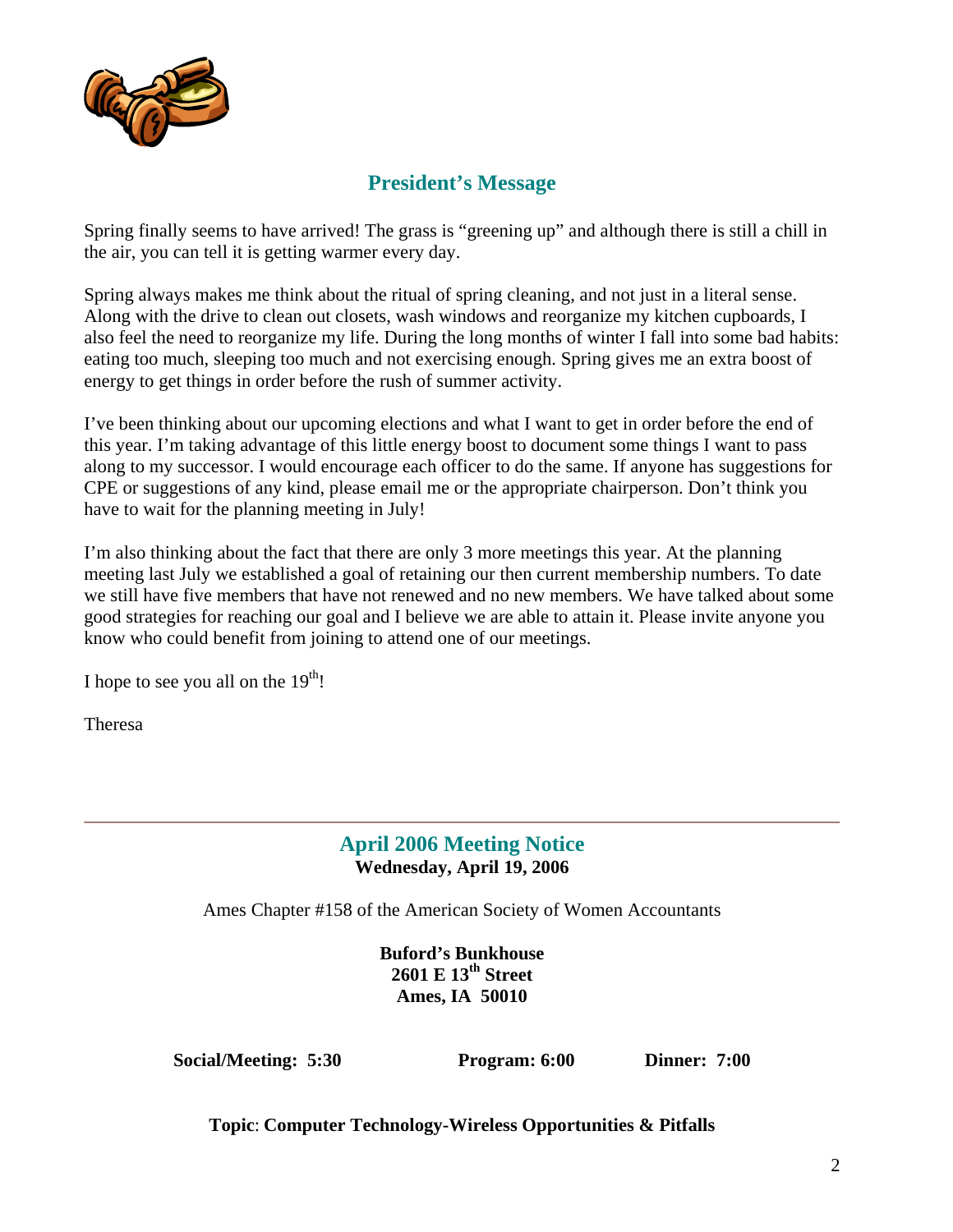#### **Speaker: Jeff Smool**

# **Dinner Reservations by noon Tuesday, April 18, 2006 Kara Mikesell 515-232-7080** Email: **kara@gdgreiner.com**

# **Standing Reservation List**

If you would like to be added to the Standing Reservation List, please contact Kate Mulder at 515- 382-1500 or cmulder@nev.hfmgt.com

Cindy Sippel Jan Duffy Karen Jacobson Kate Mulder<br>Kara Mikesell Theresa Samson Theresa Samson

#### **Nominations AMES CHAPTER #158 Slate of Nominations 2006-2007**

| <b>President</b>                          | <b>Pat Jenkins</b>                                                          |  |
|-------------------------------------------|-----------------------------------------------------------------------------|--|
| <b>Vice President</b>                     | Ann Kurtenbach                                                              |  |
| <b>Secretary</b>                          | <b>Carolyn Bauer</b>                                                        |  |
| Treasurer                                 | <b>Dominique Bryant</b>                                                     |  |
| <b>Membership</b>                         | <b>Margaret Munson</b><br><b>Karen Jacobson</b>                             |  |
| Program                                   | <b>Cindy Sippel</b><br>Donna Gladon                                         |  |
| <b>Bulletin</b>                           | <b>Mary Mosiman</b>                                                         |  |
| Scholarship                               | <b>Jan Duffy, Chair</b><br><b>Dominique Bryant</b><br><b>Cheryl Carlile</b> |  |
| <b>Immediate Past</b><br><b>President</b> | <b>Theresa Samson</b>                                                       |  |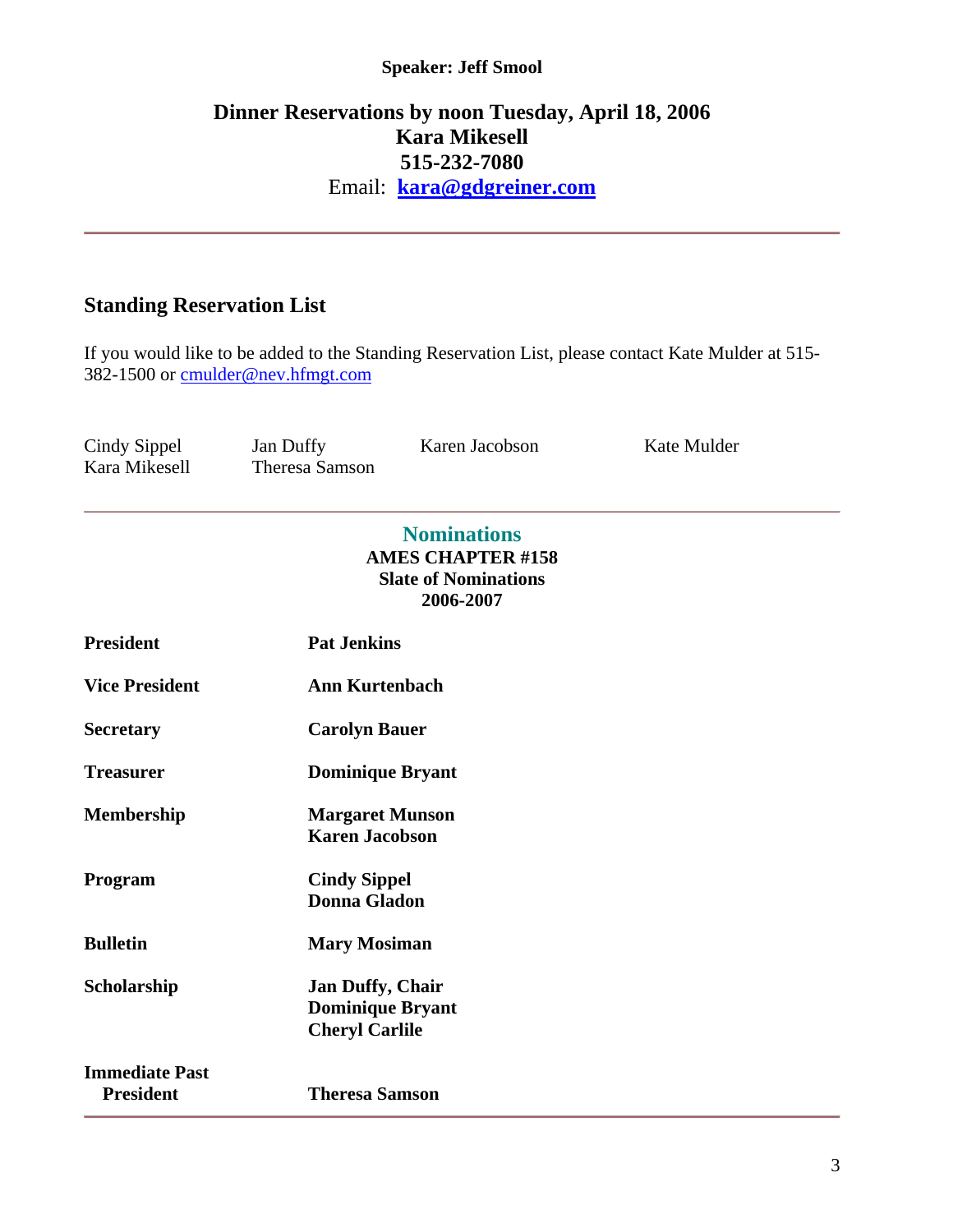# **Coming Attractions**



# **Coming Attractions**

| <b>Meeting Dates</b> | Location   | <b>Speaker/Topic</b>                    |
|----------------------|------------|-----------------------------------------|
| 5/10/06              | Legend's   | Hertz Brazil; Loyd A. Brown             |
| 6/21/06              | Legend's   | The Business of Volunteering; Sue North |
| 7/19/06              | <b>TBA</b> | <b>Annual Planning Meeting</b>          |



#### **Networking Luncheons**

RSVP to Jan Duffy at 294-1481 or 232-2213........ juluffy@iastate.edu

| Date        | Location   | Time  | RSVP by noon on |
|-------------|------------|-------|-----------------|
| Fri $5/5$   | Lucullan's | 12:00 | Thurs $5/4$     |
| Thurs $7/6$ | La Fuente  | 12:00 | Wed 7/5         |

#### **Regional**

#### **Region 3, North Central Region, Regional ASWA Conference May 18-20, 2006 in Minneapolis, MN.**

Plan now to attend - experience the excitement of this dynamic organization! Regional conferences don't get any closer unless we (or the Des Moines chapter) host them! See details at www.aswa.org

## **Agenda**

#### **American Society of Women Accountants Ames Chapter #158 April 19, 2006**

- 1. Call to Order
- 2. Quorum
- 3. Approval of March Minutes
- 4. Treasurer's Report
- a. Monthly Report<br>5. Committee Reports
- 5. Committee Reports
	- a. Membership
	- b. Program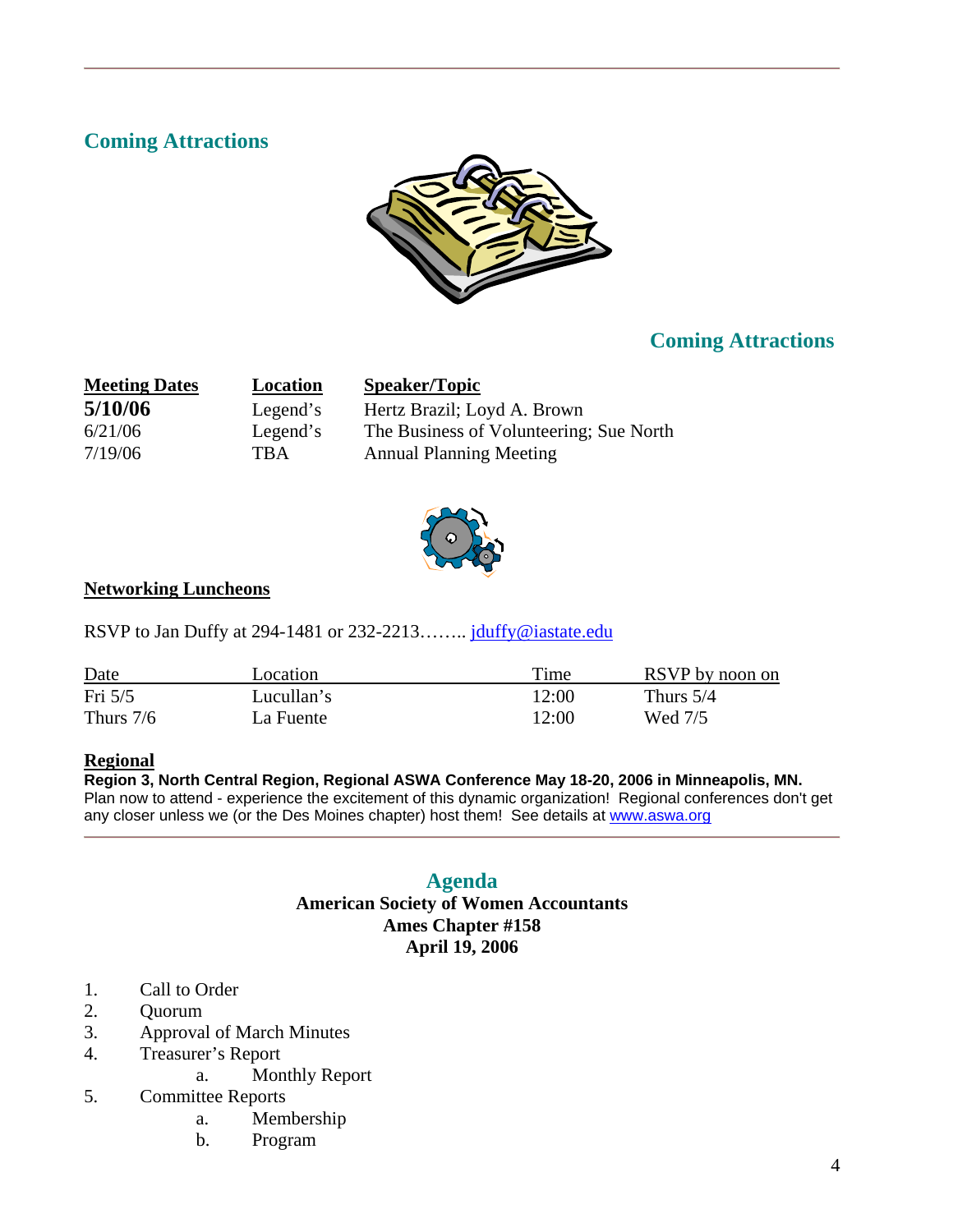- c. Bulletin
- d. Scholarship
- 6. Old Business
- a.
- 7. New Business
	- a. Election of Officers
- 8. Announcements
	- a. Next Meeting-May 10, 2006
	- b. Networking Lunch
- 9. Adjournment

# **Membership Minutes**

**American Society of Women Accountants**  Ames Chapter #158 Membership Meeting March 15, 2006

**Call to Order:** The March 2006 Membership Meeting of the Ames Chapter #158 was called to order by President Theresa Samson in Ames on Wednesday, March 15th at 7:40 p.m. Those in attendance were Dominique Bryant, Karen Jacobson, Kate Mulder, Annmarie Kurtenbach, Pat Jenkins, Margaret Munson, Carla Sacco,Theresa Samson, and Cindy Sippel. A quorum was present.

**Minutes:** Cindy Sippel moved and Karen Jacobson seconded that the minutes be approved as amended. Motion carried.

**Treasurer's Report:** Treasurer's report for February was presented and will be placed on file for review.

## **Committee Reports:**

**Membership Committee:** Cindy no report.

#### **Program Committee:**

• April's program confirmed speaker is Jeff Smool and May's program confirmed speaker is Lloyd Brown.

**Bulletin:** April 3<sup>rd</sup> deadline for April bulletin

#### **Scholarship:**

• Sending out letters to the scholarship recipients to the September meeting. The recipients are: Nicole Bogler and Mindy Rife.

## **Old Business:**

- Adopt a member for the New Orleans chapter \$115 was pledged. The pledges will be due in June. AnneMarie will mail the check to the New Orleans Chapter.
- Ames Public Library Margaret Munson is listed as the ASWA Ames Chapter contact. She will remain the contact.

## **New Business:**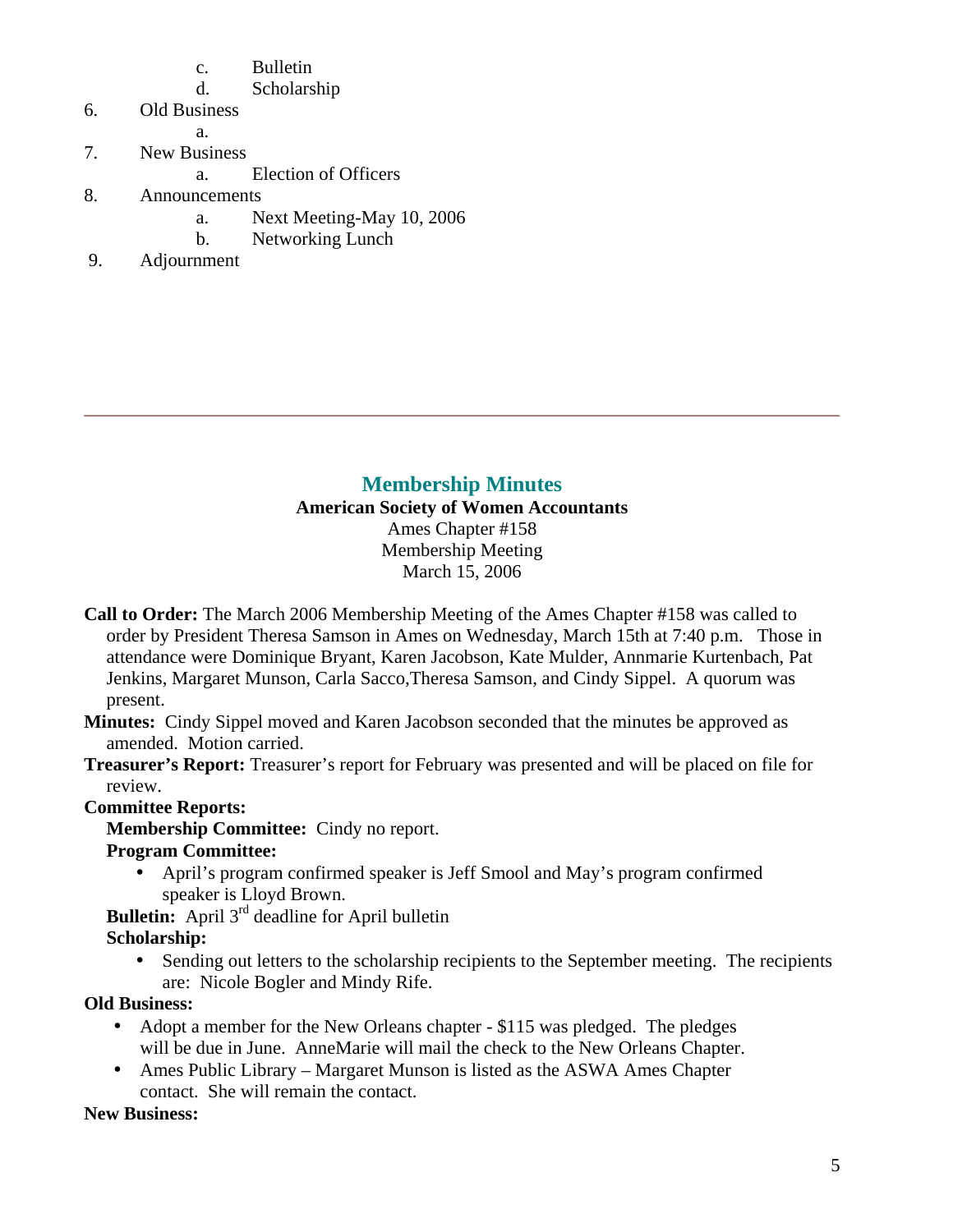• Nominating committee: Karen Jacobson, Margaret Munson. Election will be held at the April Meeting.

#### **Announcements:**

**Next Meeting:** The next meeting will be April 19<sup>th</sup> at Bufords. **Networking Luncheon:** The May networking luncheon is Friday May 5<sup>th</sup> at Lucallans.

**Adjournment:** The meeting adjourned at 8:15 p.m.

Respectfully submitted, Dominique Bryant **Secretary** 

# **Other News**

#### **New Iowa ethics CPE requirement**

As of January 1, 2006, the Iowa Accountancy Examining Board is requiring active certificate holders to complete a minimum of four hours of continuing education devoted to ethics and rules of professional conduct. The first ethics CPE requirement for individuals whose certificate renewal date is July 1, 2008 **(those with last names beginning A-K),** is to be completed by December 31, 2007. For individuals whose renewal date is July 1, 2009 (those with last names beginning L-Z), the first ethics requirement is to be completed by December 31, 2008. The rules state that ethics CPE should be completed in the two-year period ending December 31, prior to the CPA's July 1 biennial renewal date.

## **IRS News**

• Register now for one-day introductory workshops for small and mid-sized  $501(c)(3)$  organizations. The workshop will explain what these organizations must do to keep their tax-exempt status and comply with tax obligations.

http://www.irs.gov/charities/article/0,,id=96083,00.html

 $\bullet$ Electronic Payment questions can now be emailed to sbse.eftps@irs.gov..

EFTPS has customer service representatives that are available to answer industry specific questions on the Batch and Bulk Provider Program at 800-945-0966 , available from 7:30 a.m. to 7:00 p.m. CT, Monday through Friday.

●Over one-half of **SIMPLE IRA** plans have not been properly updated for recent law changes. The IRS is offering limited relief to these SIMPLE IRA plans, until December 31, 2006. The March 8 Special Edition of the Employee Plans News explains this Relief Initiative. http://www.irs.gov/pub/irs-tege/se\_0306.pdf

## ●**AUTOMATED COLLECTION SYSTEM CASE HANDLING**